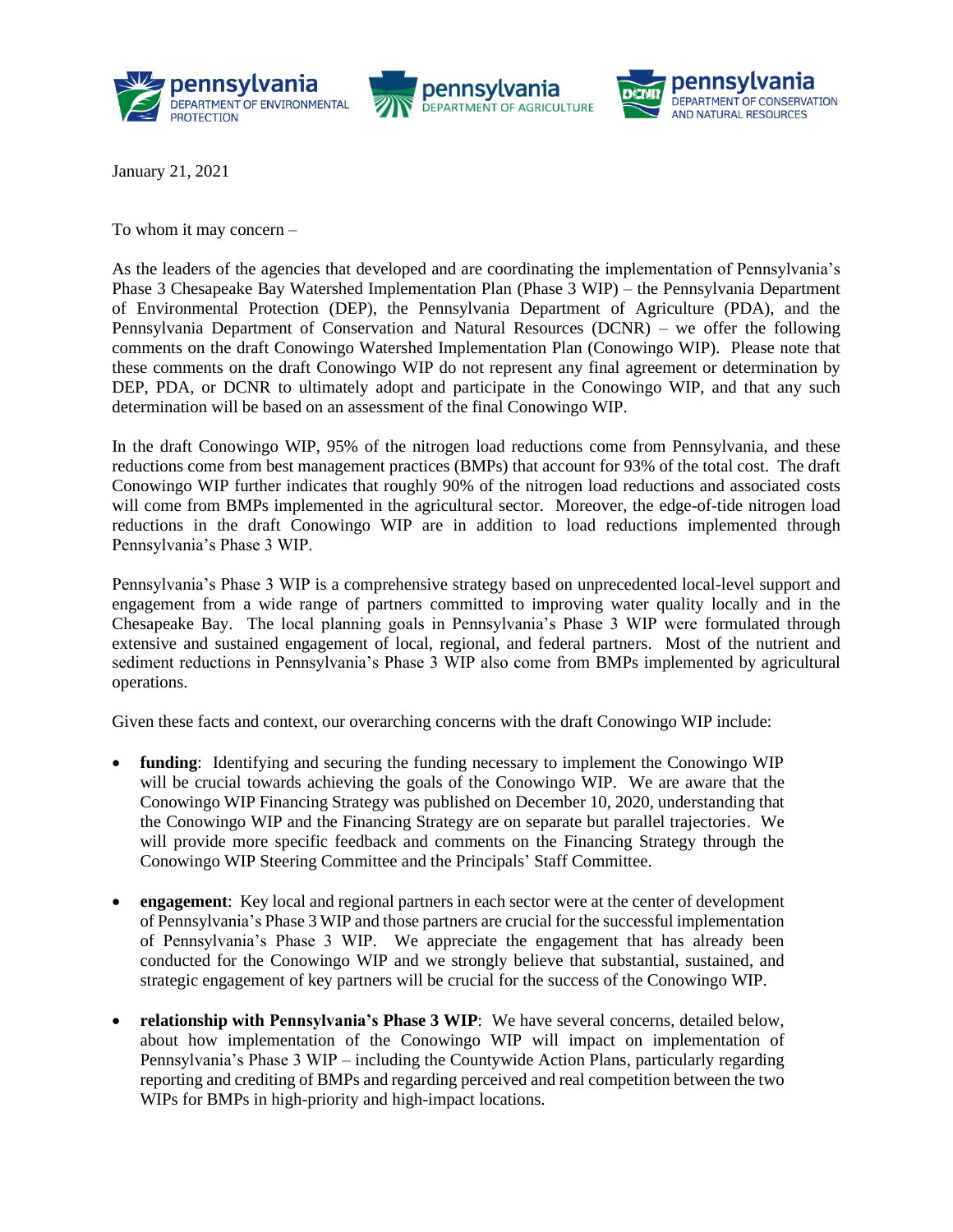**timing**: We believe the current timeline in the draft Conowingo WIP is too aggressive. Putting the Conowingo WIP on the same timeline as Pennsylvania's Phase 3 WIP will create significant challenges for funding, partner engagement, and achieving the goals of both WIPs. Impacts of the COVID-19 pandemic should also be considered as it relates to the timeline for Conowingo WIP implementation.

We provide more details about these and other concerns in the comments below, which are structured according to the major sections in the draft Conowingo WIP.

#### Conowingo WIP Framework

- Overall, we support efforts to establish a separate plan and funding strategies to address the issues related to the Conowingo Dam.
- The Conowingo WIP will add additional pressures on existing Phase 3 WIP partners and stakeholders. What considerations have been made to ensure Phase 3 WIP partners are kept engaged throughout the implementation of the Conowingo WIP?

#### Accounting for the Impacts of Climate Change

- How will the Conowingo WIP engage vulnerable communities in discussions related to resiliency and climate mitigation?
- How can needed resources be better directed to underserved communities through the Conowingo WIP financing strategy?
- There are multiple benefits to reforestation and green infrastructure practices. Are there opportunities to prioritize these practices to protect vulnerable communities from the impacts of climate change while simultaneously supporting the goals of the Conowingo WIP?
- Along with reforestation and green infrastructure, it is important to note that many of the soil health best management practices (BMPs) in Pennsylvania's Phase 3 WIP also achieve the stated goals in this section of the draft Conowingo WIP.

## Comprehensive Local, Regional, and Federal Engagement Strategies and Commitments

- How will the COVID-19 pandemic impact efforts to successfully educate, engage, and solicit input from stakeholders in the planning and implementation phases of the Conowingo WIP, particularly those in rural communities where broadband access may be limited?
- We believe it is important to be realistic about impacts to the construction season due to COVID-19 disruptions when creating projections and looking back on the 2020 season.
- Given that the same local partners will be key to the success of Pennsylvania's Phase 3 WIP and the success of the Conowingo WIP, and given that these same partners dedicated considerable time and energy toward developing ambitious, but achievable, goals for Pennsylvania's Phase 3 WIP, thoughtful and strategic communications about the Conowingo WIP will be needed to mitigate the risk that key partners perceive the goals of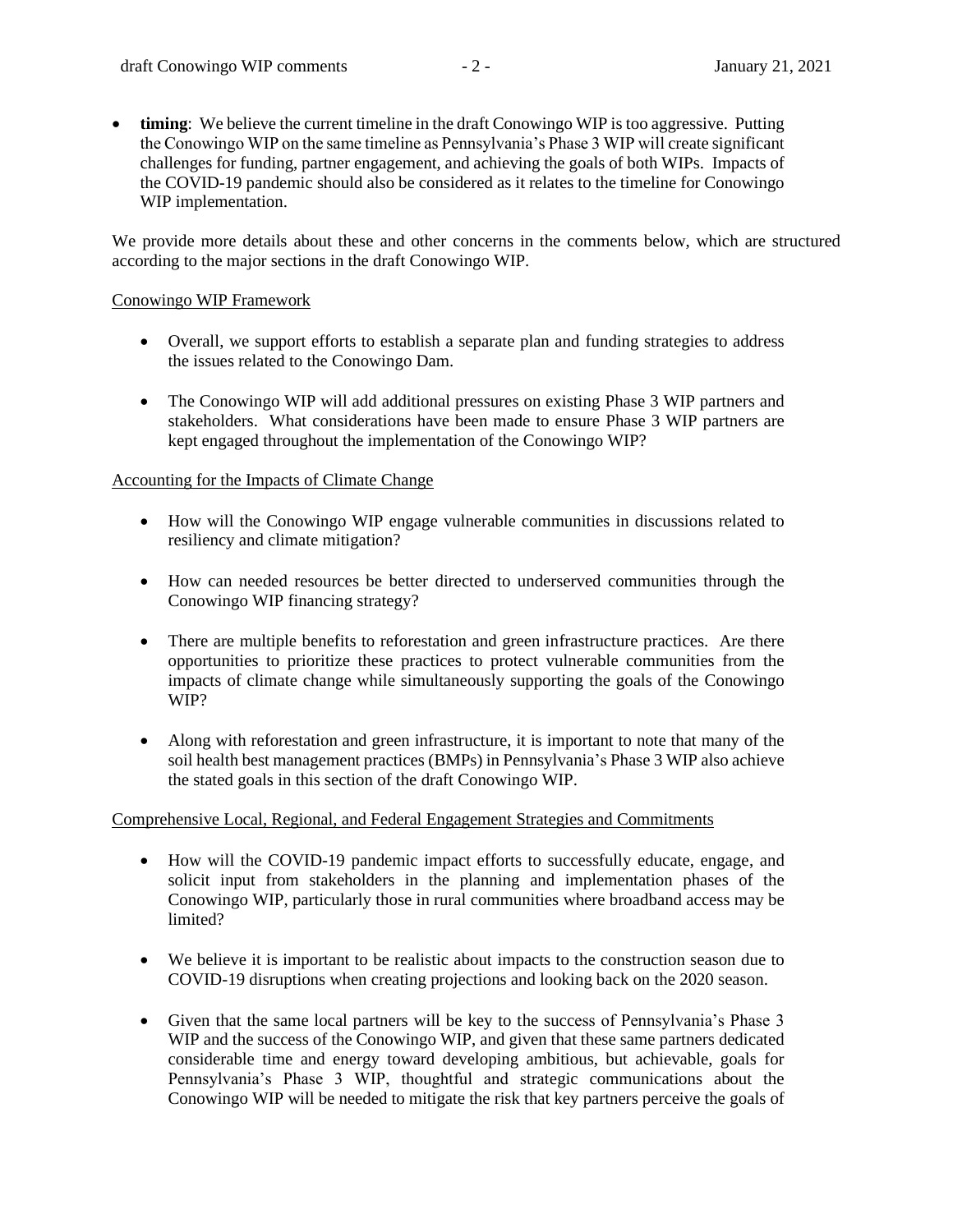the Conowingo WIP as an additional burden that they will need to shoulder after they already put their best foot forward toward developing and implementing the goals of Pennsylvania's Phase 3 WIP.

- Outreach and engagement strategies for the Conowingo WIP must include input from key agency and partner organizations.
- How will new outreach tools and strategies for the Conowingo WIP address and mitigate potential stakeholder fatigue from multiple Chesapeake Bay WIPs and from changing targets and goals due to impacts from climate change or modeling changes? To maintain and expand critical stakeholder engagement and partnership in the development and implementation of the Conowingo WIP, we believe it will be important to look for opportunities to reinforce the fact that the work done to date by the agricultural community has made a difference in cleaning up the Chesapeake Bay and that we are continuing to move in a positive direction. We believe that successful implementation of the Conowingo WIP and the jurisdictional Phase 3 WIPs will require clear and consistent communication that the issue is the not the direction of movement, which has been positive, but rather the need to increase the rate of that positive movement.

## Financing System Implementation Strategy

- Successful implementation of the Conowingo WIP will require a successful funding strategy. The lack of detailed information within the draft Conowingo WIP regarding the financing strategy presents a significant challenge in reviewing the draft Conowingo WIP.
- The draft Conowingo WIP notes that pooling resources is the most cost-effective approach, which seems reasonable, but pooling resources requires support across the many jurisdictions identified in the draft Conowingo WIP; how will this coordination be accomplished?
- This section of draft Conowingo WIP identifies reduction of administrative costs as a prime option for reducing overall costs of the Conowingo WIP. Although there are likely some opportunities to improve efficiencies, government agencies and nonprofit organizations are anticipating budget reductions and operational challenges due to the COVID-19 pandemic. What specific inefficiencies have been identified that would help towards reducing the overall cost of the Conowingo WIP?
- How will stakeholders be informed of new funding and/or financing opportunities associated with the Conowingo WIP? Will there be an outreach strategy associated with the financing plan?
- Could the payback mechanism for private capital investments be structured like an in-lieu fee (ILF) program?
- Will any funding be available to the primary Phase 3 WIP jurisdictions to cover administrative costs associated with managing and implementing the Conowingo WIP?
- Are there opportunities for landowner incentives above and beyond the typical cost-share program rates and are they being prioritized through the Conowingo WIP financing strategy?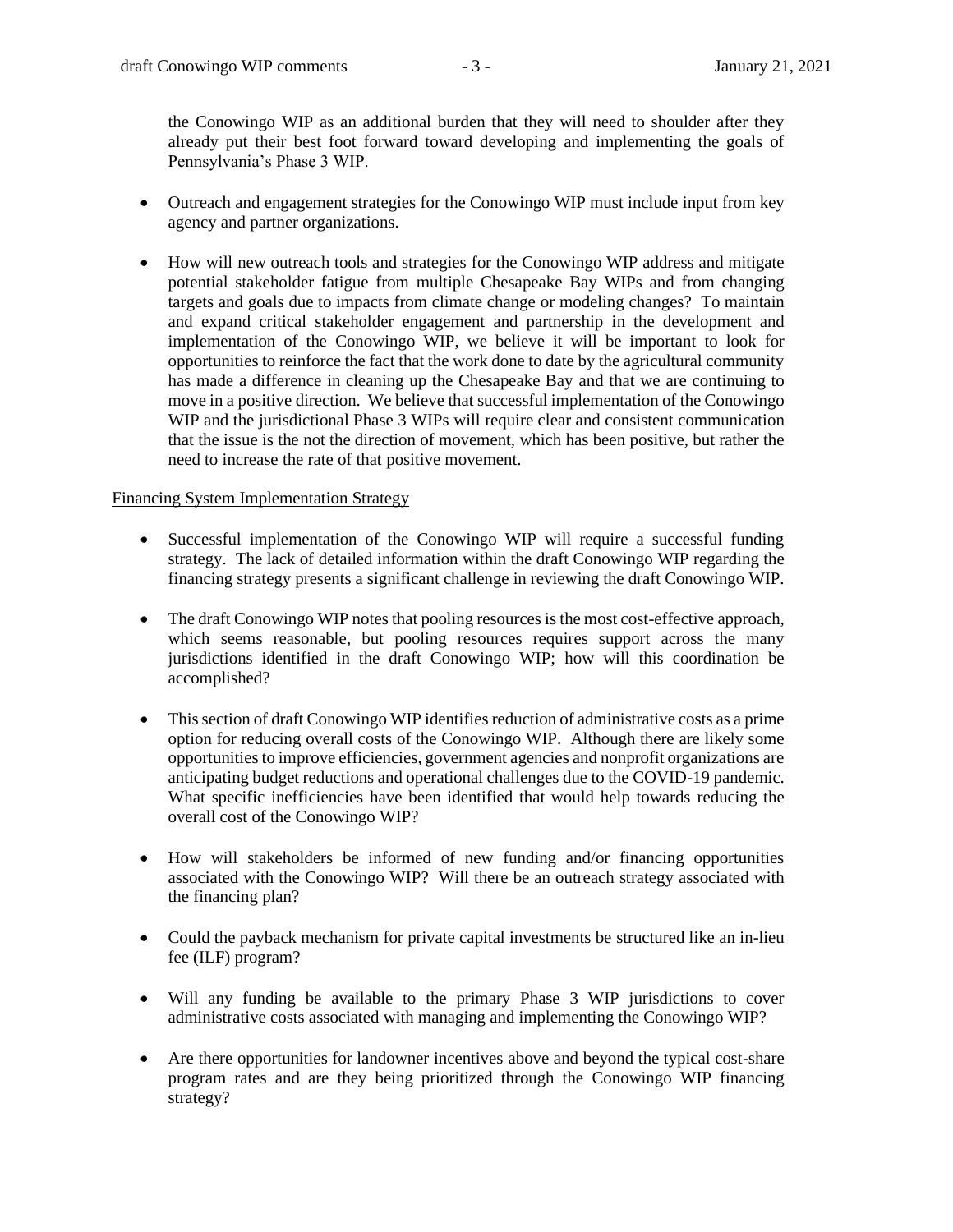- We recommend exploring whether the Conowingo WIP Financing Strategy could be implemented through existing state revolving fund entities (e.g., the Pennsylvania Infrastructure Investment Authority), perhaps through cooperative agreements.
- The draft Conowingo WIP is critical of existing state and federal cost-share and grant programs and consistently states that these programs need to shift away from a "pay for practices" model and be reinvented under a framework of "pay for performance," purchasing of ecosystem services, and a new public procurement process. The "pay for performance" framework essentially moves away from grants and toward low-interest loan programs or payments to farmers after the fact for practice installation through annual payments for ecosystem services, intending to see competition for the best price for practice. This framework is challenging for farmers who cannot usually increase prices to cover costs to install improvements and acquire new technology. In order to shift to "pay for performance" model where farmers are paid after installing practices, it must be recognized that on-farm BMPs have to be planned, permitted, installed, and paid for before any sort of ecosystem service payment could be made.
- The financing strategy section of the draft Conowingo WIP calls to "transfer risk to the private sector" as an "effective way of reducing upfront capital costs." What does this transfer of risk look like in the context of controlling nonpoint source pollution from agricultural operations? If this "risk" is shifted to the agricultural operation itself, then many agricultural operations may not be able to cover this risk, along with the risks they normally assume from weather, market volatility, crop disease and infestations, and the effects of the COVID-19 pandemic.
- The Conowingo WIP Financing Strategy states, "the adoption of market-based procurement systems creates the potential for identifying innovative restoration approaches." How will these systems be vetted, beyond financial returns, to ensure they are viable, scientifically-sound, environmentally-sound approaches to accomplishing the goals of the Conowingo WIP?

## Primary Conowingo WIP Strategy

- How will additional riparian buffer planting efforts under the Conowingo WIP be coordinated with riparian buffer acres planned and implemented under Pennsylvania's Phase 3 WIP and Countywide Action Plans (CAPs)? More generally, how can the jurisdictional Phase 3 WIPs and the Conowingo WIP complement each other overall, versus being competitive with each other?
- What strategies will be implemented to keep farmers, landowners, and other key partners engaged and motivated towards the end goals of the jurisdictional Phase 3 WIPs and the Conowingo WIP as additional pressure is placed on them to implement BMPs and plant additional riparian buffers? We want to reinforce the role farmers played in the development of Pennsylvania's Phase 3 WIP, particularly in defining appropriate riparian buffer goals. While we would love to see riparian buffers expanded, we want to keep our agricultural landowner stakeholders in mind as their cooperation and commitments are critical to any riparian buffer success in Pennsylvania.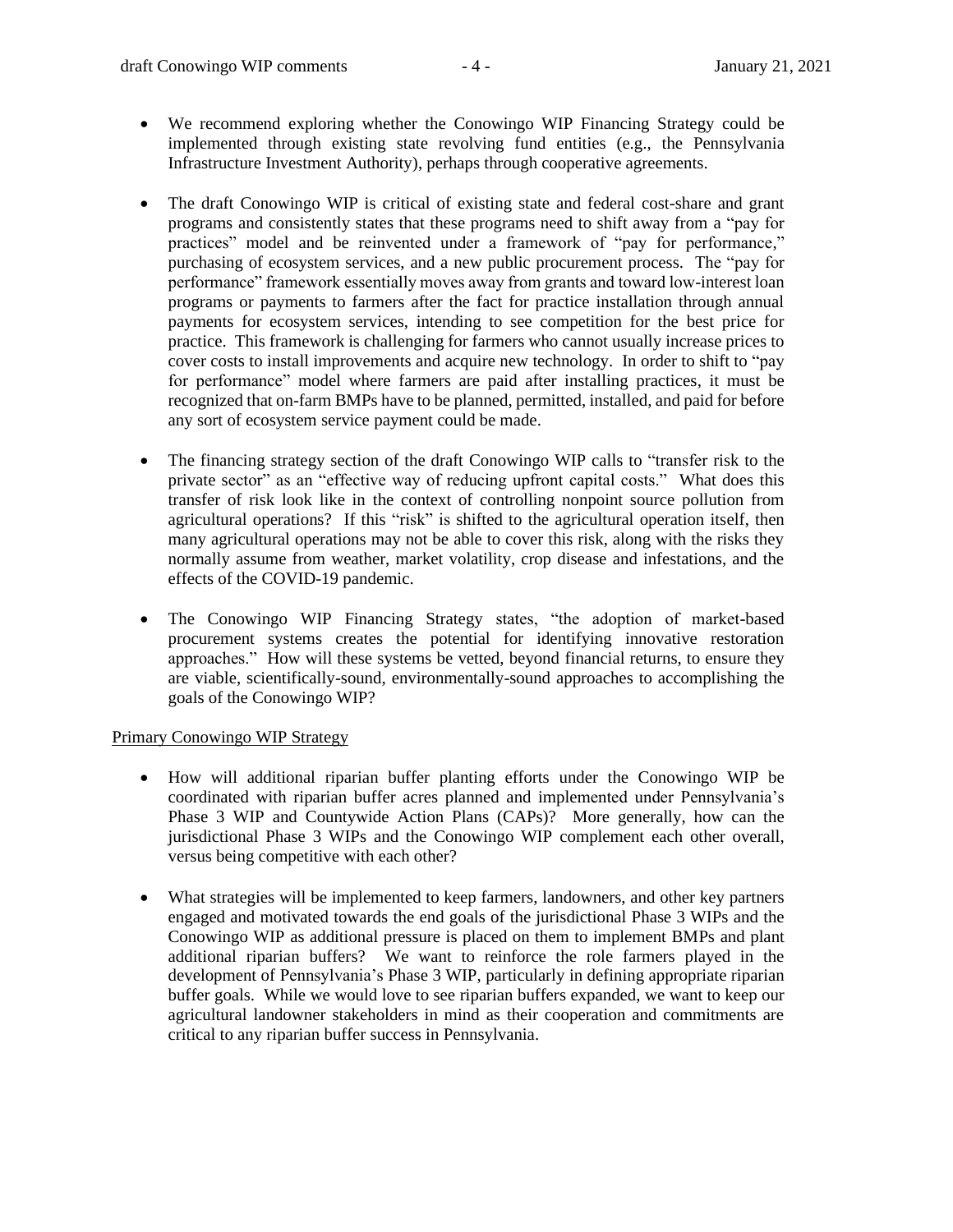- The draft Conowingo WIP provides a map of potential opportunities for forested riparian buffer and wetland BMP implementation. When will additional geospatial analysis and data be provided to the jurisdictions to help prioritize forest plantings?
- Similarly, as part of the Conowingo WIP, it would be beneficial to have a geospatial analysis conducted to prioritize large parcels (e.g., commercial and government properties) for turf conversions.
- Will there be a gap analysis conducted to determine how best to prioritize efforts and utilize resources to accomplish milestones for both the Conowingo WIP and the jurisdictional Phase 3 WIPs? Could this result in revised strategies for implementation of the jurisdictional Phase 3 WIPs?
- Will there be a full environmental impact statement developed in the case that dredging behind the Conowingo Dam is deemed a viable option through Maryland's pilot project?
- Could an analysis be conducted overlaying the riparian buffer projects, as well as other BMP types (e.g., supplemental nutrient management, wetland restoration), recommended in the first and second tier CAP counties? The CAP coordinators could potentially play a role with collecting and administering this work in coordination with DEP. In so doing, the CAP coordinators could be the "third partner" to implement the riparian buffer installations in the county they serve.
- Could the Alliance for Chesapeake Bay be the "third partner" to implement the work in coordination with DCNR to leverage DCNR's riparian buffer funding program? DCNR staff could potentially assist with facilitating dialogue between the local municipality and the "third partner."
- In determining potential locations and associated partners for additional BMPs under the Conowingo WIP, particularly riparian buffers, we suggest overlaying local and state parks, and other public areas. This will facilitate determining the "third party" to administer and implement the riparian buffer plantings.
- Have locations been determined yet for planting the 17,000 acres of urban forest buffers, and 49,000 acres of turf to trees (urban forest planting)?
- How can the Conowingo WIP utilize Pennsylvania Emergency Management Agency flood management strategies and effectively target communities most impacted by flooding?
- While the multi-jurisdictional approach of the draft Conowingo WIP has many positive aspects, it does create challenges in a number of different areas, including: the potential double-counting/crediting of BMPs; potential competition for farms/farmers willing to install high-priority BMPs in high-priority locations; and questions regarding whether there is enough geographic space within the Chesapeake Bay model to apply and credit all the BMPs required under Pennsylvania's Phase 3 and the Conowingo WIP. These challenges, coupled with the Conowingo WIP's stated goal of targeting the most effective BMPs in the most effective locations, could create significant competition between traditional costshare programs in Pennsylvania and projects funded under the Conowingo WIP. This competition could actually drive costs up, rather than reduce costs.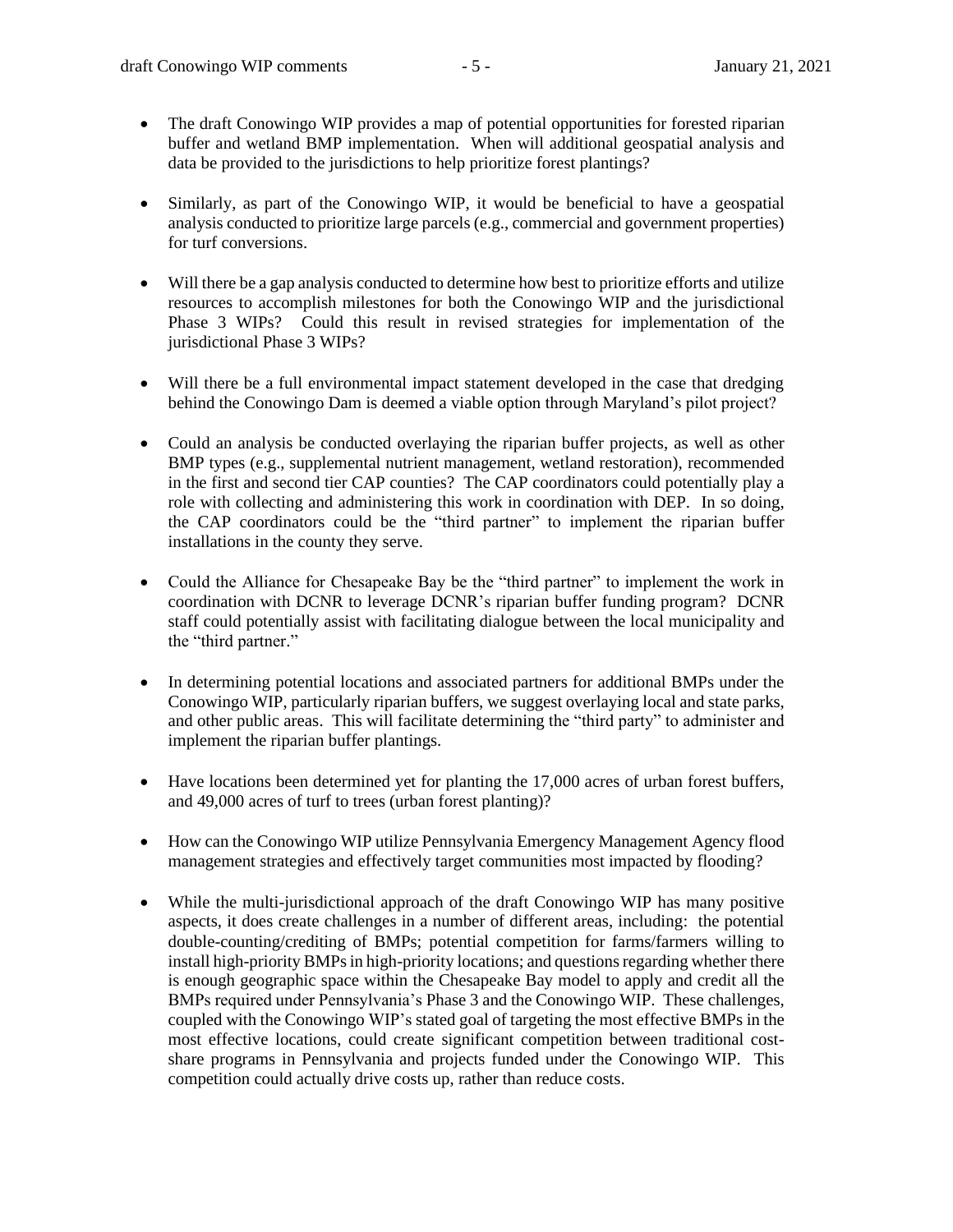- Throughout the draft Conowingo WIP, it is recognized that farm operations need to be sustainable long-term for the Conowingo WIP to be successful. How will farm economic and environmental sustainability be incorporated into the development and implementation of the Conowingo WIP? With more than 90% of the solution to the draft Conowingo WIP challenge resting on agriculture, significant financial assistance will be needed to implement the identified practices on the ground, especially given the current challenging economic environment.
- On page 29, the primary strategy section of the draft Conowingo WIP highlights natural filters (wetland restoration and riparian forest buffers); we recommend including grass riparian buffers in this list. Grass riparian buffers are another significant natural filter and are included as a priority practice in Pennsylvania's Phase 3 WIP. Similarly, we recommend adding manure transport to the nutrient reduction practices list in the draft Conowingo WIP.

# Accountability, Tracking, and Crediting

It will be critical for partners to understand new reporting and tracking protocols so that projects are appropriately credited to either the jurisdictional Phase 3 WIPs or the Conowingo WIP. While it is the responsibility of the Conowingo Implementation Team to ensure the tools are made available, it is important to note: (1) that constant coordination with the state agencies will be required to ensure quality assurance and quality control on the data; and (2) that additional funding, as yet unidentified, will be needed to support agency staff in this initiative.

## Adaptive Management, Milestones, and Progress Reporting

• What type of milestones (numeric and programmatic) are anticipated for the Conowingo WIP in the first two years (i.e., 2021-2022)? This seems like a very short timeline, particularly considering the current lack of additional funding and/or resources associated the Conowingo WIP. How will the Conowingo WIP grantees develop programmatic milestones? We assume that the Conowingo WIP grantees would continue to coordinate with the primary jurisdictions (e.g., New York, Pennsylvania, Maryland) to develop the additional milestones. Where will the additional funding come from to support agency staff in this initiative?

## Timeline and Next Steps

- The timeline in the draft Conowingo WIP is very aggressive, especially considering the current lack of a detailed funding and financing plan. Flexibility needs to be built into the Conowingo WIP process. We believe that the Conowingo WIP should *not* be on the same timeline as the jurisdictional Phase 3 WIPs (i.e., practices in place by 2025); we believe instead that the Conowingo WIP should be on a later timeline (e.g., practices in place by 2035 or 2045).
- In the draft Conowingo WIP, completion and launch of the Conowingo WIP's financing framework does not occur until 2021 and 2022, respectively, which could make it difficult for partners and local stakeholders to realistically commit to the Conowingo WIP expectations.